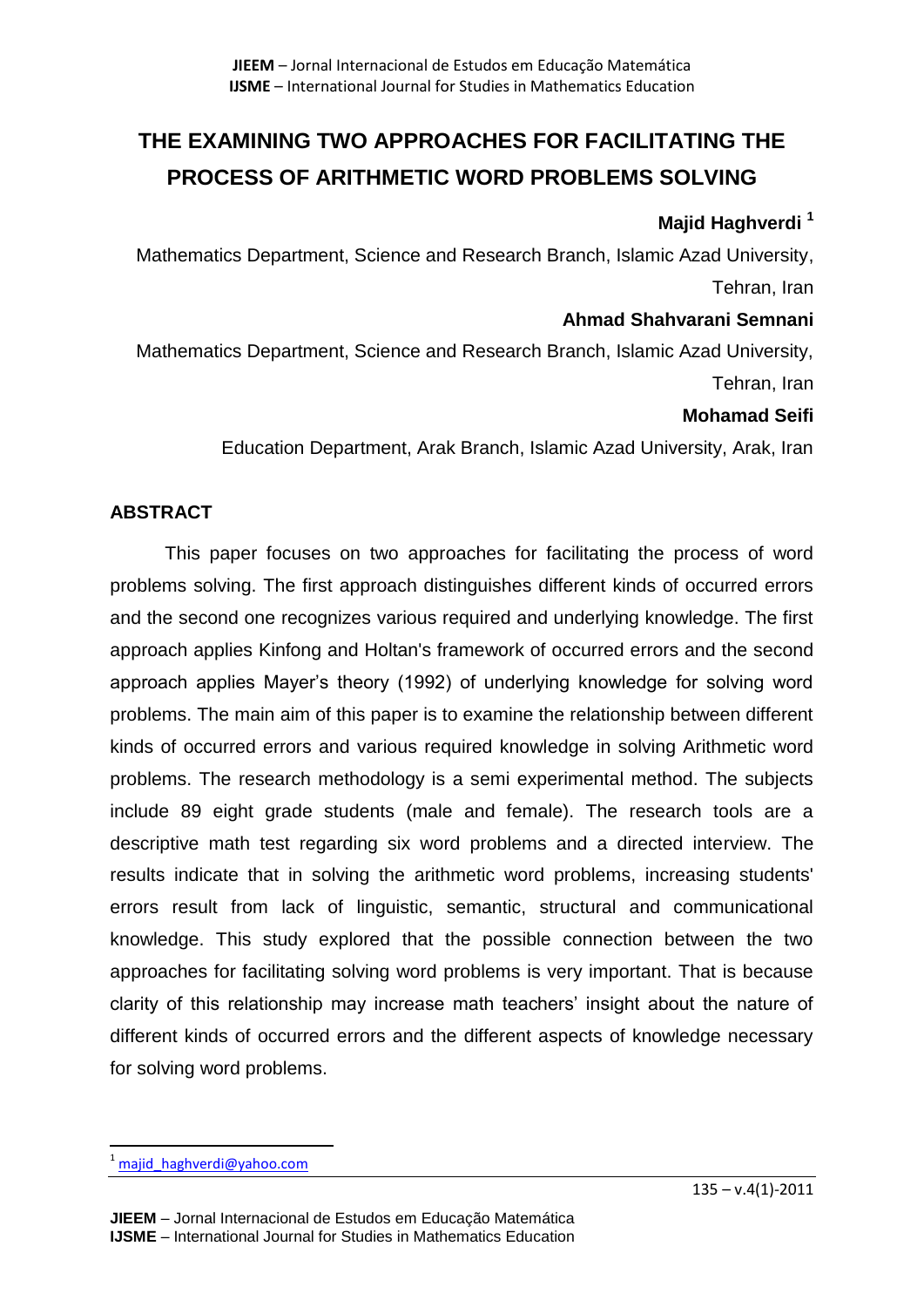**Keywords:** Math word problems; Required knowledge; Occurred errors; Problem solving.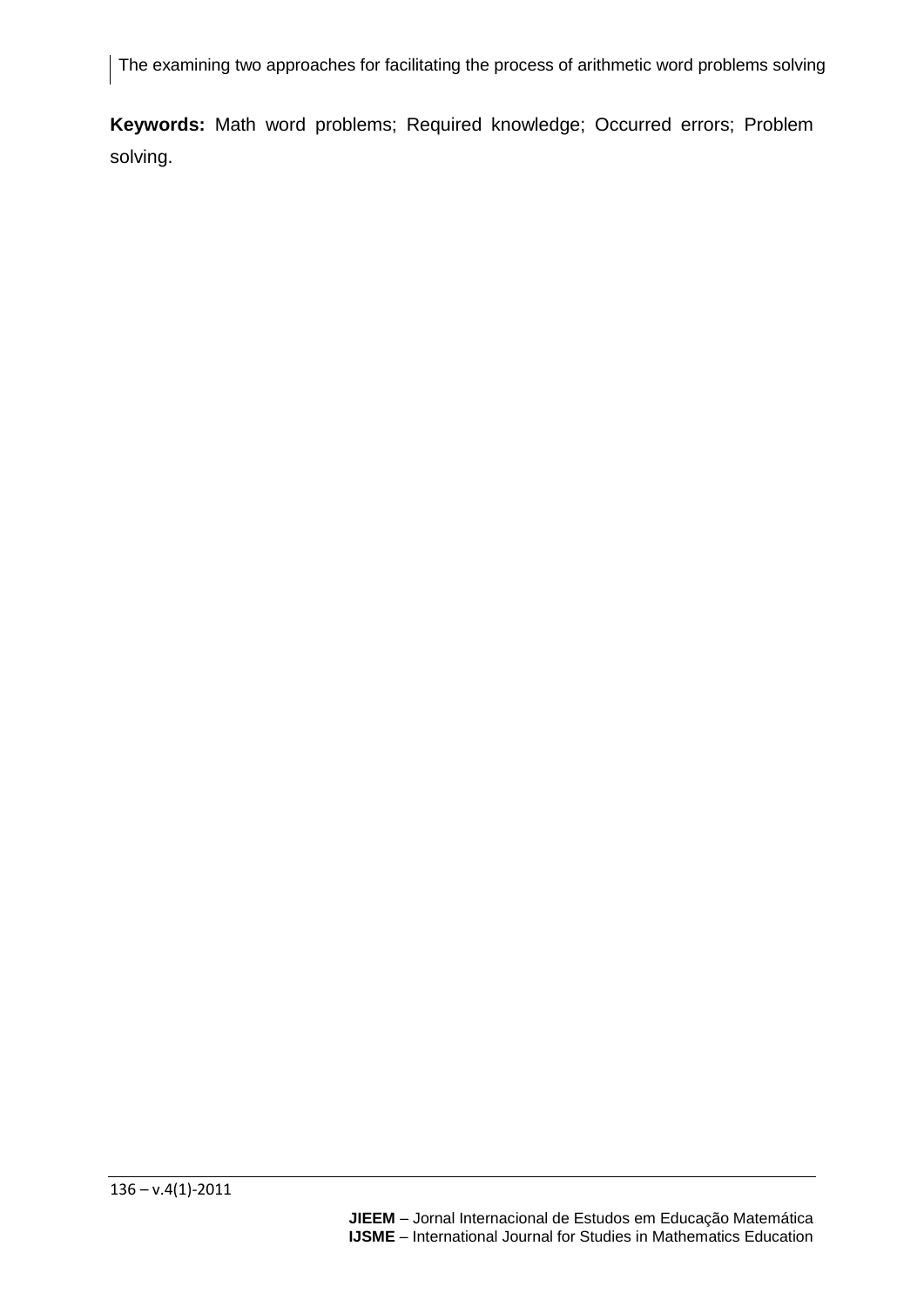### **INTRODUCTION**

The national Council of Teachers of Mathematics (1980) in its ''Agenda for Action '' recommended that problem solving should be the focus of mathematic education. The math word problems among mathematic problems mostly deal with relating the real world situations to mathematical concepts. In fact, such problems help students to use their mathematics knowledge in solving their daily problems. The math word problems are known as instruments which develop the students' ability and talent in solving general problems and also are employed to motivate and increase students' satisfaction with math classes (De Corte, Vershaffel and De Wine, 1989). On the other hand, results obtained from numerous researches indicate that most of the students in various academic grades are facing with many difficulties in their trying to solve such problems. These students are able to use successfully calculation algorithms whereas they are not able to solve word problems which need the same algorithms (Mayer and Hegarty, 1996). The reason for such inability is the fact that solving such problems demands mathematical computations along with other kinds of knowledge including linguistic knowledge, which are required for understanding the problems (Cummins et al, 1988).

For Lave (1992), the word problem is "description of a situation in which one or more question(s) is introduced and solver then obtains its solution using mathematical measures and numerical data incorporated into the problem itself".

The importance and necessity of learning word problems have been emphasized by many curriculum planers (De corte and et al, 1989). These problems are also considerably used in Iranian text books. But based on our own experiences, as math teachers, and the results of some related studies, it is claim that solving word problems is a hard task for students and they face many difficulties for doing that.

In line with facilitating process of word problems solving, two different research approaches can be recognized. One approach examines students' occurred errors and the other points to the underlying knowledge for solving these problems.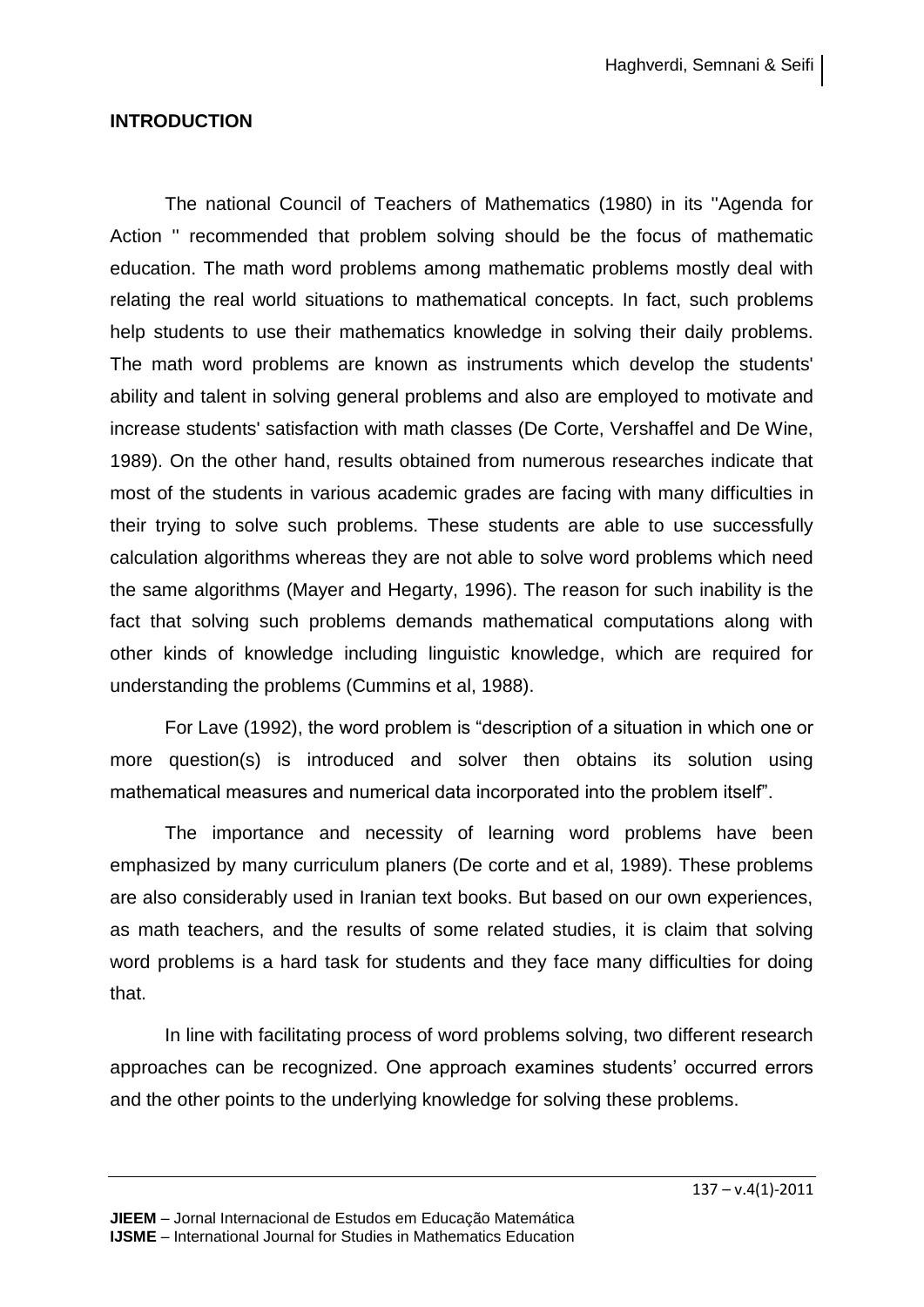The first approach which examines student's occurred errors was introduced by Newman (1981), Kinfong and Holtan (1976) and Clements (1980). They believe that when students encounter a problem, they examine different ways in order to find a correct solution. But it misleads them. As it mentioned above, in the field of the arithmetic problem they may add 8 with 5, instead of subtracting 5 from 8. Such answers, which is called student's occurred errors, Possibly the main reason refers to their misunderstanding the problem or may be due to their clerical errors. In any case, it seems that being acquainted with the nature and the reasons of these occurred errors can facilitate the process of solving word problems (Newman 1977, Kinfong and Holtan 1976). In this paper Kinfon and Holtan's framework which is more comprehensive one will be reviewed. Based on Their framework, occurred errors were classified into clerical and computational errors, and, others errors.

1. The clerical errors and Computational errors

The clerical errors maybe happened when the number presented in problem is copied incorrectly in computations, but the operator is chosen correctly. The computational errors include three following types:

a) Computational errors with whole numbers: In solving word problems, students may undertake computations completely or partly incorrect.

b) Computational errors with fractions: In this type of mistakes, students make errors during calculations with fraction similar to computational errors with whole numbers.

c) Computational errors with units: for solving problems, students do not undertake the needed unit transformation or do it incorrectly.

2. Other errors

a) Errors with averages and areas: these kinds of mistakes are related to unfamiliarity with necessary formulation or procedure in solving problems.

b) Use of wrong operation: In this category, error is occurred in using incorrect operator. For example the problem may need the addition operator but another operator has been used in computations.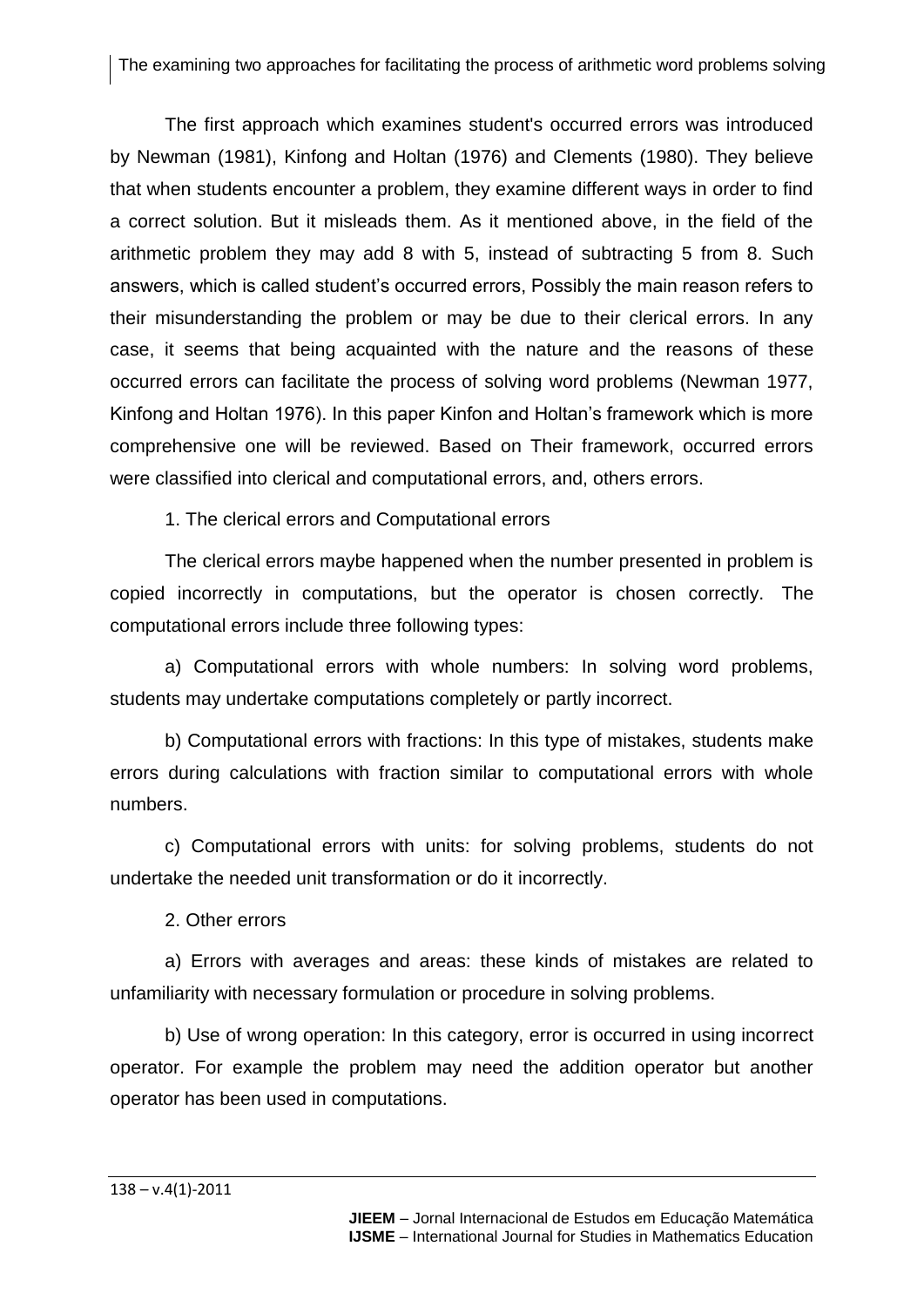c) No response error: The error is happened when student present no solution for the problem and leave the problem unsolved. This error takes place in two states:

1) No response, but went on to other problems. 2) No response, did not attempt any further problems.

d) Erred responses offering no clues.

The second approach for solving math word problems, required and underlying knowledge for solving these problems, has been examined and classified by various authors including Schoenfeld (1985) and Mayer (1992). Mayer's theory which seems more reasonable than others is used as the main reference for this approach. Mayer (1992) considers two stages in solving the word problems: Problem comprehension and representation, and, searching for solution and its implementation. He allocated especial knowledge for each stage.

In the present paper, however, along with adoption of Mayer's theory of knowledge, it is tried to present other theories mentioned in the literature in order to make it more applicable, such knowledge are as follows:

1. Linguistic knowledge: This knowledge is used by problem solver to read the problem text. The lack of such knowledge at the beginning of problem solving process stops students' efforts in process of problem solving. Greeno (1985) states that one of the students' weaknesses in solving word problems results from their failure in using linguistic knowledge.

The word problem text includes expressions and numerical quantities with describing special situation for it. Problem solver represents the problem text in his/her mind after reading it.

2. Comprehension knowledge consists all of the knowledge from reading the problem text to the problem comprehension which includes semantic knowledge, structural knowledge and intuition knowledge.

a) Semantic knowledge is a knowledge through which the problem text is comprehended. It means that using this kind of knowledge, data and math expression are not seen as asset of pure words any more. But their meanings are formed through semantic knowledge. Having this knowledge helps students to understand the aim of the problem and to interpret it. Some of students don't interpret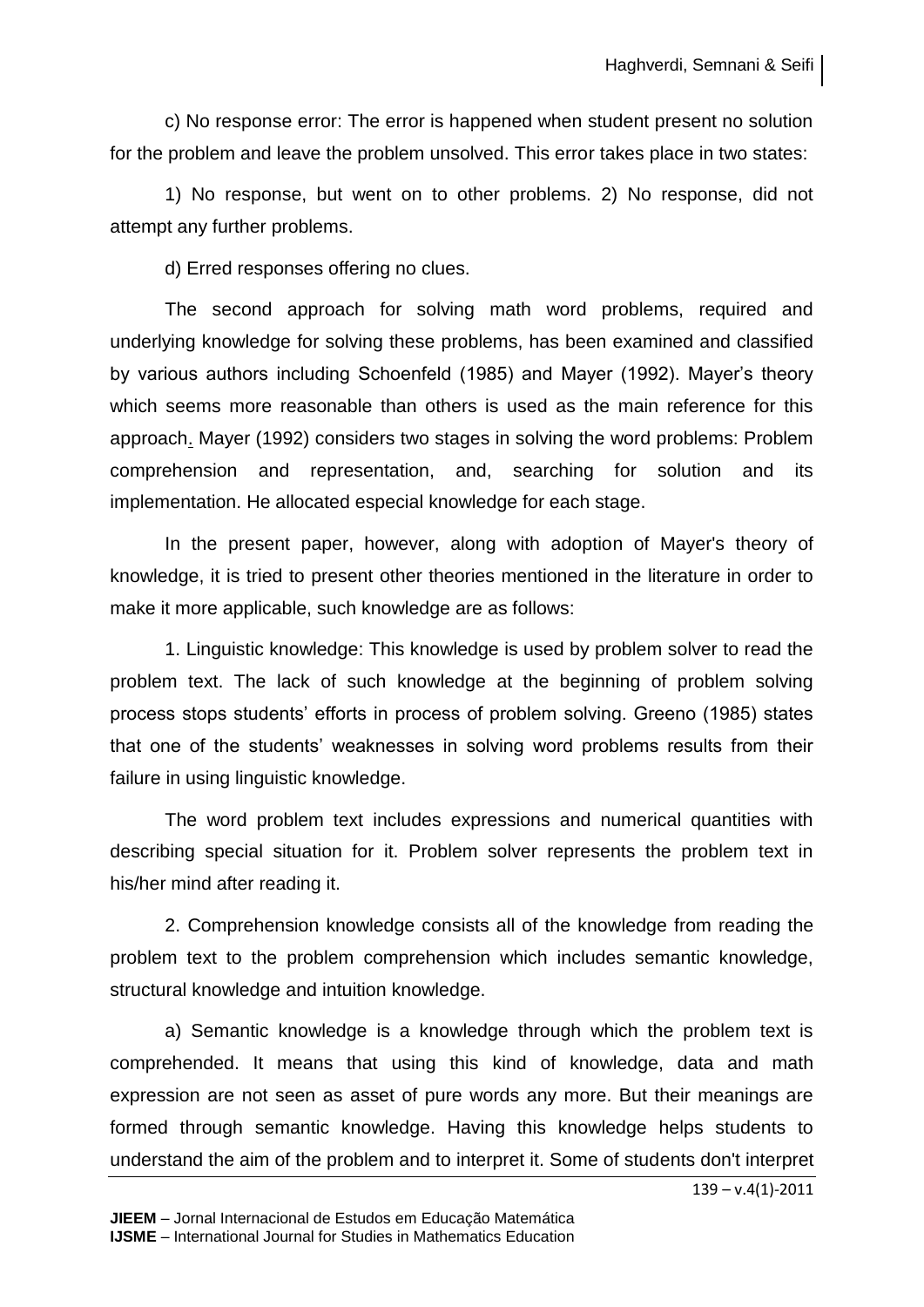the problems correctly. For example if "Mary and john have 5 altogether" it means that "Mary and John each have 5". This misinterpretation led them to construct predictably in coherent problem representations and choose incorrect solution strategies (Cummins 1988).

Understanding the expressions of word problems, with descriptive special situation, required information from real world. This information is a part of the semantic knowledge for problem solver.

b) The intuition knowledge, results from individual, formal and informal, past knowledge, objective experiences, and environment as well as individual capabilities. This knowledge also deals with meaningfulness of problem-related data and information.

After reading the problem, students may examine the correctness or incorrectness of their given answers a long with using their intuition and common sense. Some students who do not have such knowledge only deal with calculations procedures. For instance, consider the following problem:

"An Army bus holds 30 soldiers. If 1128 soldiers are being bussed to their training site. How many buses are needed?"

Carpenter et al (1983) showed that 70 percent of 13-year old students were able to find their answer as 37 buses and the rest found answer as 37.6 buses. In this case, students used the necessary computational knowledge but they didn't employed their intuition knowledge and common sense to present the meaningful answer.

c) The structural knowledge, relates to schemata, meaning structures and all of mathematical concepts existed in the mind. Schemas are data structures for representing the generic concepts stored in memory (Rumelhart and Norman, 1985). Fischbein (1999) believes that a scheme is also a strategy for solving a certain class of problems. The schemata are knowledge structures which help students to classify problems in order to find the appropriate solution. Therefore schemata and meaning structures of math concepts are taught to student or are created by him/herself. In facing with word problems, the students select a proper method or pattern for their solutions using these schemata and structures. Nesher and Hershkovitz (1994)

 $140 - v.4(1) - 2011$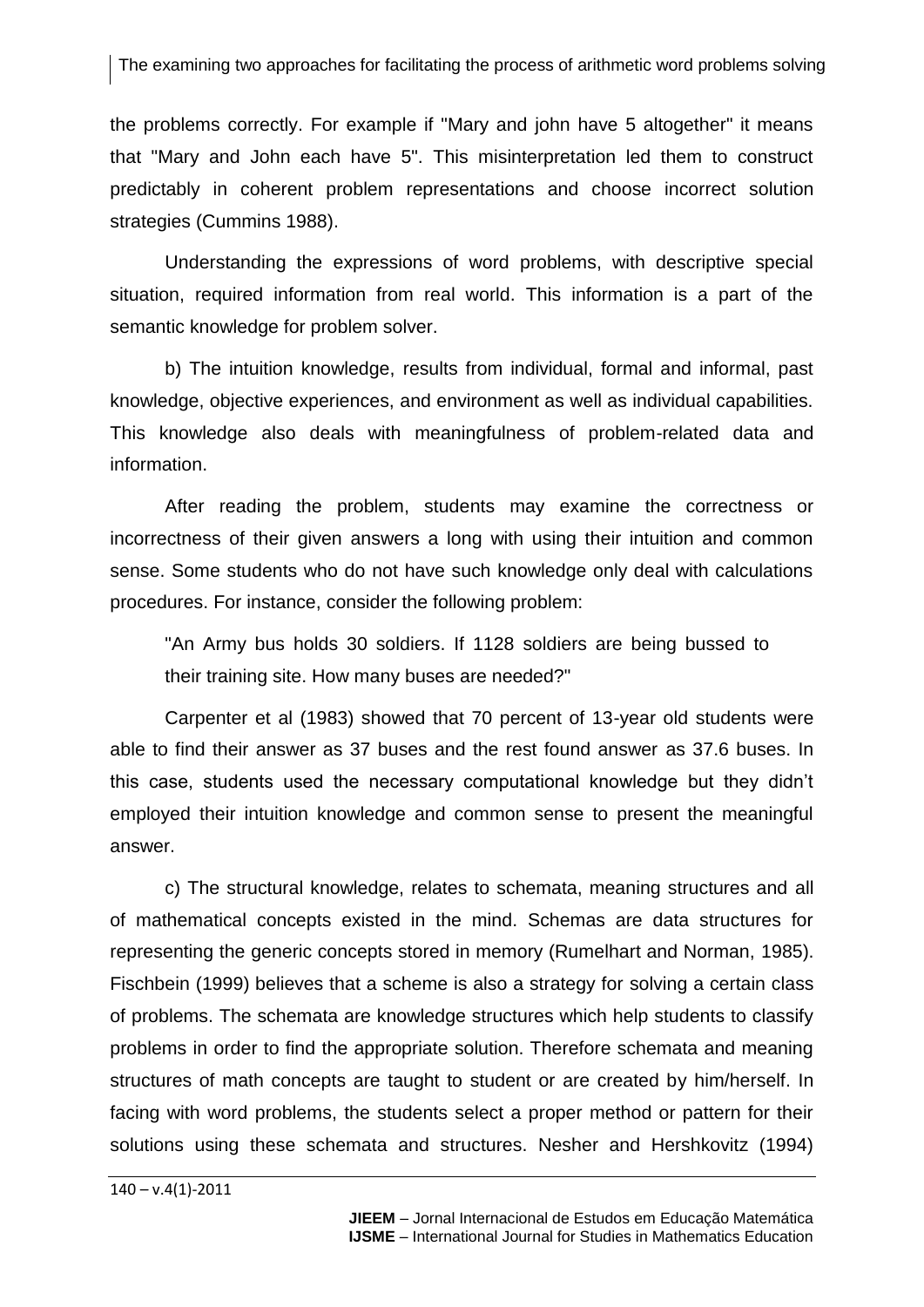studied the role of schemata in solving the word problems in his research and found that expert solvers have more ordered and more complete schemata and meaning structures in their hand in solving word problems.

3. Communicational knowledge is a kind of knowledge which links the problem representation to math concepts and structures. The problem solver with such knowledge is able to select the appropriate schema from the math concepts in order to find the relevant solution. In fact, after understanding the problem, problem solver examines some ways through which it is possible to find coordination between the situation described in the problem and appropriate math concepts and structures. Schoenfeld (1985) in his examining of problem solution emphasizes upon this knowledge as a metacognitive knowledge with control aspect. Lester and Garfallo (1982) also used metacognitive strategies concept instead of relational knowledge concept and confirmed the importance of such knowledge in solving the word problems. For them, these strategies include designing a general approach for problem solving, monitoring the solution advancement, general and local reviewing and evaluating of designs as necessary.

4. Calculation knowledge is a math knowledge which relates to calculations in problem solving. In this classification, doing math operations, procedural skills and numerical computations are distinguished from mathematical concepts.

## **Purposes of the study**

As mentioned in the introductory section, two different approaches about word problems solving were identified via reviewing the related literature. One approach explores and examines students' occurred errors while the other one recognizes the required knowledge for solving such problems. But, until now, not any research has been done in order to determine such effective relationship between these two approaches. So the main aim of the research is:

Clarifying the relationship between kinds of occurred errors and required knowledge for solving word problems.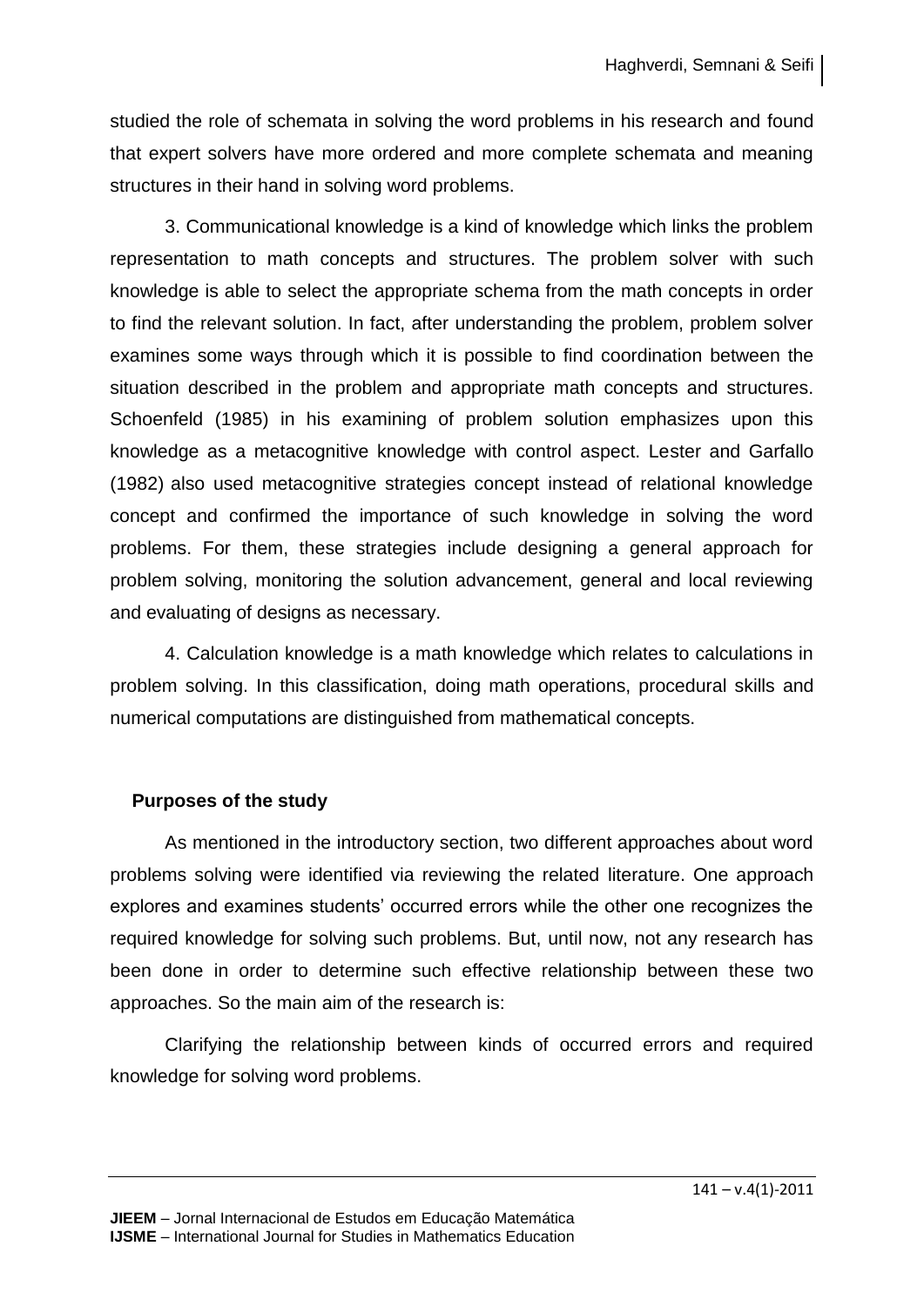### **METHODOLOGY**

Subjects in this research have been selected 89 seven-grade students (30 female & 59 male) from 4 classes of Arak-Iran middle schools randomly. The main reason for selecting eight grade students as the research subjects was that their textbook contained word problems. The research methodology is a semi experimental method. In this study, two types of tools were used, a pencil and paper test (refer to appendix) and a directed interview. The first research tool contains 6 word problems. To pose the pencil and paper test, all the word problems, of seven grade math textbook were gathered and 30 math teachers evaluated their suitability for representing the above mentioned three categories, based on Likert scales. The six selected problems, for the test, were those which gain more score than others.

The above conducted test, identified students' errors. But to explore the kind of the knowledge that student need and were related to their occurred error, researchers interviewed with students. In addition the procedure was filming for later coding data.

The interviewer discussed was about the problems with incorrect answers. And also he asked the students to solve these problems again. In examining the problems which had been incorrectly solved, the interviewer kept trace of students' solution process in order to find the reasons for error and asked some questions to find their weaknesses in related knowledge. With regard to the framework has been put forward for all kinds of knowledge in the introduction, each of these statements focused on especial aspect of needed knowledge.

The way of determining the kind of necessary knowledge, related committed students' errors was as following:

- 1. Linguistic knowledge in the case that students were unable to read the text.
- 2. Semantic knowledge in the case that students were not able to explain the purpose of the problem in their own language.
- 3. Intuition knowledge in the case that the problem or even students' answers were not reasonable with regard to the real word.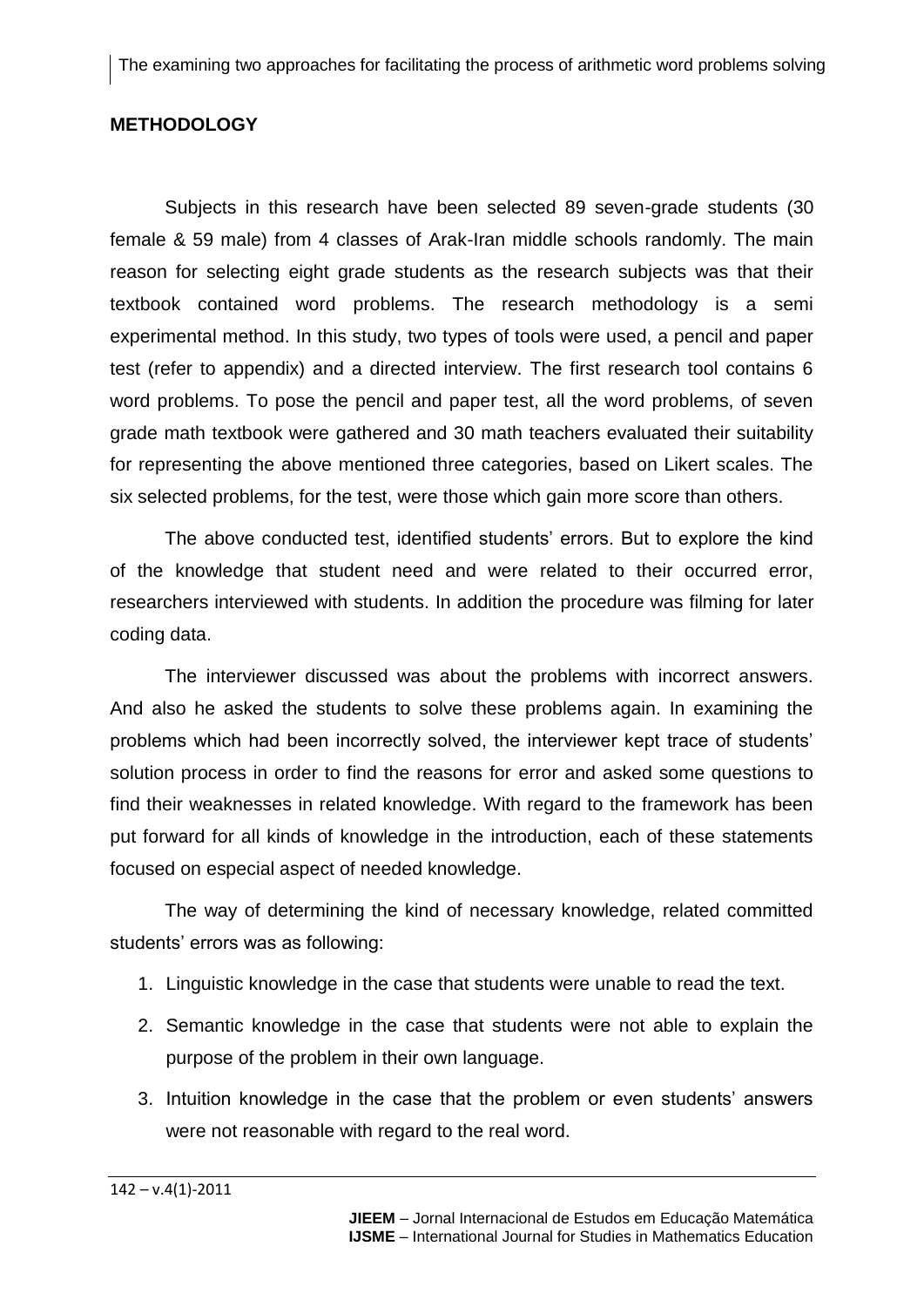- 4. Structural knowledge in the case that immediately after reading the problem student did not offered any pattern or way for resolving issue.
- 5. Communication knowledge in the case that students did not have any reasonable argument for his/her suggested solution.
- 6. Calculation knowledge in the case that students lacked of calculation and algorithm ability problem solving.

Children's responses in interviews were coded by watching the recorded films. Then for correct responses one point and for incorrect zero point was added.

## **RESULTS**

After the text examination, students' answers were analyzed. In this analysis, the variety of errors were determined and then for the test word problems the errors collected on the basis of Kinfong's framework, and then they were organized in Tables 1.

The dispersion analysis of errors presented in Kinfong's framework for the arithmetic word problems as seen in table (1) showed that students most repeated error was "Error in the use of wrong operation" such that they had used incorrect operator for their solutions. The highest rates of computational errors were respectively the computational errors with fractions and the computational errors with whole numbers.

This study dealt with examining the meaningful relationship between each type of the necessary Knowledge and total errors. And also it determined that why each of the errors individually did happen due to which lack of the needed knowledge respectively.

a) The relationship between each type of knowledge and all the happened errors: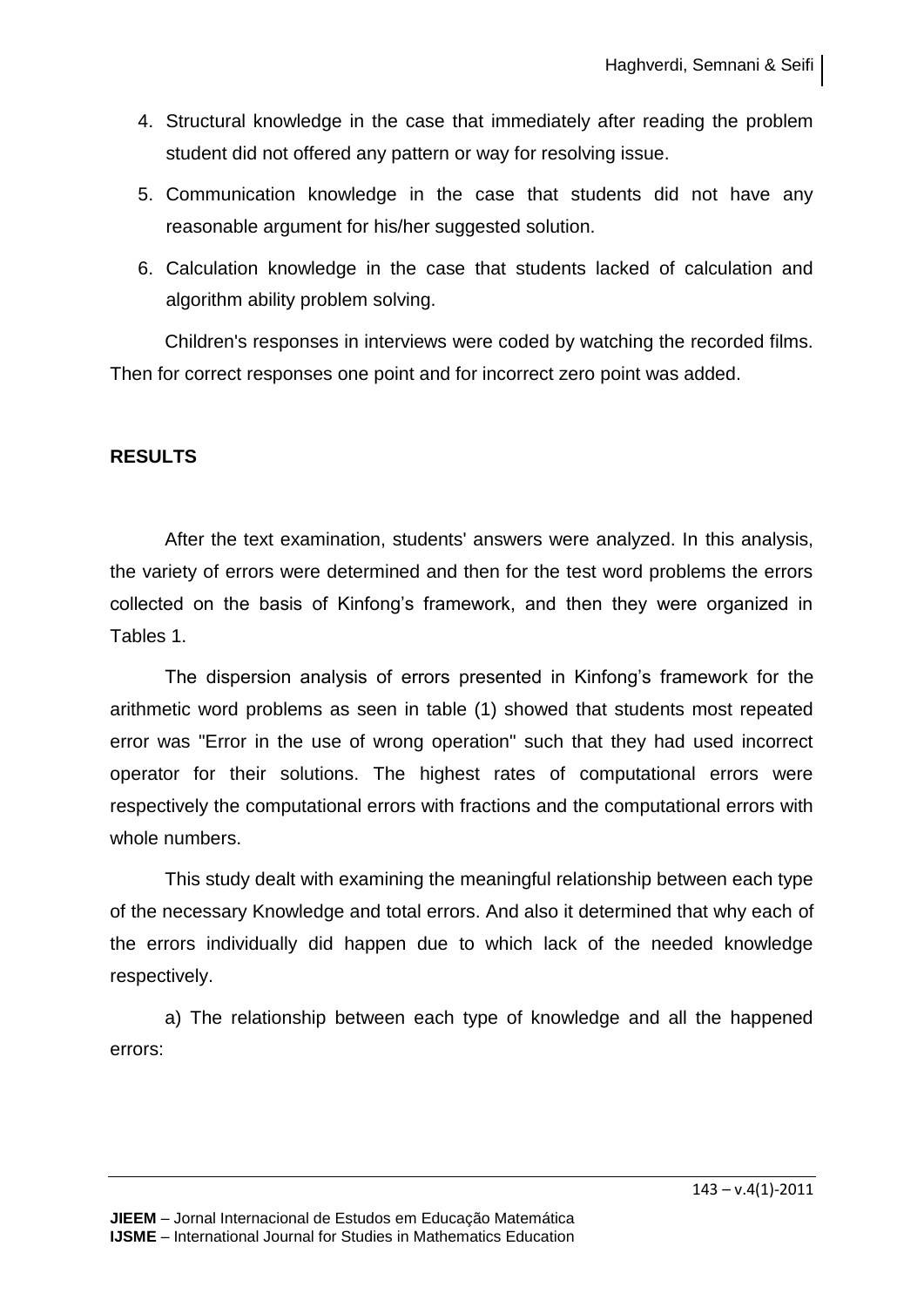| Frequency and percentage errors types in arithmetic word problems |                                        |    |       |                |  |  |  |
|-------------------------------------------------------------------|----------------------------------------|----|-------|----------------|--|--|--|
|                                                                   | Errors types                           | N  | $a_1$ | b <sub>1</sub> |  |  |  |
|                                                                   | clerical errors                        | 2  | %2.4  | %0.6           |  |  |  |
| computational                                                     | with whole number                      | 15 | %18.3 | %4.3           |  |  |  |
| errors                                                            | with fraction                          | 7  | %21   | %4.8           |  |  |  |
|                                                                   | with units                             |    |       |                |  |  |  |
|                                                                   | Average and area errors                | 9  | %10.9 | %2.5           |  |  |  |
|                                                                   | use of wrong operation                 | 20 | %24.4 | % 5.7          |  |  |  |
| No response                                                       | but went on to other problems          | 6  | %7.3  | %1.62          |  |  |  |
|                                                                   | did not attempt any further<br>problem | 7  | %8.5  | %1.98          |  |  |  |
|                                                                   | Erred response offering no clues       | 6  | %7.2  | %1.7           |  |  |  |
|                                                                   | Total                                  | 82 | %100  | %23.2          |  |  |  |

Table (1)

 $\mathbf{a}_{1:}$  Percentage of Arithmetic word problems errors

 $\mathbf{b}_{1:}$  Percentage of total errors

| Table $(2)$                                                                         |  |
|-------------------------------------------------------------------------------------|--|
| The relation between errors types with needed knowledge in arithmetic word problems |  |

|                                                                                 |              | ັ                                      |                       |                | comprehension knowledge |                |                        |          |                        | Communi      |                     | calculation |           |          |
|---------------------------------------------------------------------------------|--------------|----------------------------------------|-----------------------|----------------|-------------------------|----------------|------------------------|----------|------------------------|--------------|---------------------|-------------|-----------|----------|
|                                                                                 | Errors types |                                        | language<br>knowledge |                | semantic<br>knowledge   |                | intuition<br>knowledge |          | structure<br>knowledge |              | cation<br>knowledge |             | knowledge |          |
|                                                                                 |              | $^{+}$                                 |                       | $^{+}$         |                         | $\overline{+}$ |                        | $^{+}$   |                        | $^{+}$       |                     | $\pm$       |           |          |
| computational<br>errors<br><b>Arithmetic</b><br>word<br>problems<br>No response |              | clerical errors                        | $\mathbf{0}$          | $\overline{c}$ | 2                       | $\mathbf{0}$   | $\overline{c}$         | $\Omega$ | $\overline{c}$         | $\mathbf{0}$ | $\overline{c}$      | $\Omega$    |           |          |
|                                                                                 |              | with whole number                      | 15                    | $\Omega$       | 4                       | 11             | 6                      | 9        | 10                     | 5            | 6                   | 9           | 5         | 10       |
|                                                                                 |              | with fraction                          | 17                    | $\mathbf{0}$   | 2                       | 15             | 9                      | 8        | 4                      | 13           | 7                   | 10          | 9         | 8        |
|                                                                                 |              | with units                             |                       |                |                         |                |                        |          |                        |              |                     |             |           |          |
|                                                                                 |              | average and area errors                | 9                     | $\mathbf{0}$   | 9                       | $\Omega$       | 9                      | $\Omega$ |                        | 8            | 3                   | 6           | 9         | $\Omega$ |
|                                                                                 |              | use of wrong operation                 | 18                    | $\mathfrak{2}$ | $\mathbf{0}$            | 20             | $\overline{2}$         | 18       | 9                      | 11           | $\overline{4}$      | 16          | 20        | $\Omega$ |
|                                                                                 |              | but went on to other<br>problems       | $\overline{2}$        | 4              | $\mathbf{0}$            | 6              | 6                      | $\Omega$ | 2                      | 4            | $\Omega$            | 6           | $\Omega$  | 6        |
|                                                                                 |              | did not attempt any<br>further problem | $\overline{2}$        | 5              |                         | 6              | 3                      | 4        |                        | 6            | $\Omega$            |             | $\Omega$  |          |
|                                                                                 |              | Erred response offering no clues       |                       | 5              | $\mathbf{0}$            | 6              | 3                      | 3        |                        | 5            | $\mathcal{D}$       | 4           | 5         |          |

\_: frequency of existence a kind of knowledge for each occurred error

+: frequency of lack of any kind of knowledge for each occurred error

|                                                                    |  | Table (3) |  |  |  |
|--------------------------------------------------------------------|--|-----------|--|--|--|
| The relation between each of knowledge types with the total errors |  |           |  |  |  |
|                                                                    |  |           |  |  |  |

|                                | arithmetic world<br>problem |                   |  |  |  |
|--------------------------------|-----------------------------|-------------------|--|--|--|
| knowledge types                | chi-square<br>statistic     | Liner<br>relation |  |  |  |
| Language knowledge             | 50.57                       | $+^*$             |  |  |  |
| Semantic knowledge             | 49.57                       | $+^*$             |  |  |  |
| intuition knowledge            | 39.57                       | 0                 |  |  |  |
| structure knowledge            | 16.25                       | $+^*$             |  |  |  |
| <b>Communication knowledge</b> | 13.16                       | $+^*$             |  |  |  |
| calculation knowledge          | 44.98                       | 0                 |  |  |  |

P<0.05

0: There is no meaningful correlation.

+\*: Meaningful positive correlation between the expected

knowledge that has been led to increased number of errors.

-\*: Meaningful negative correlation between the expected

knowledge that has been led to increased number of errors.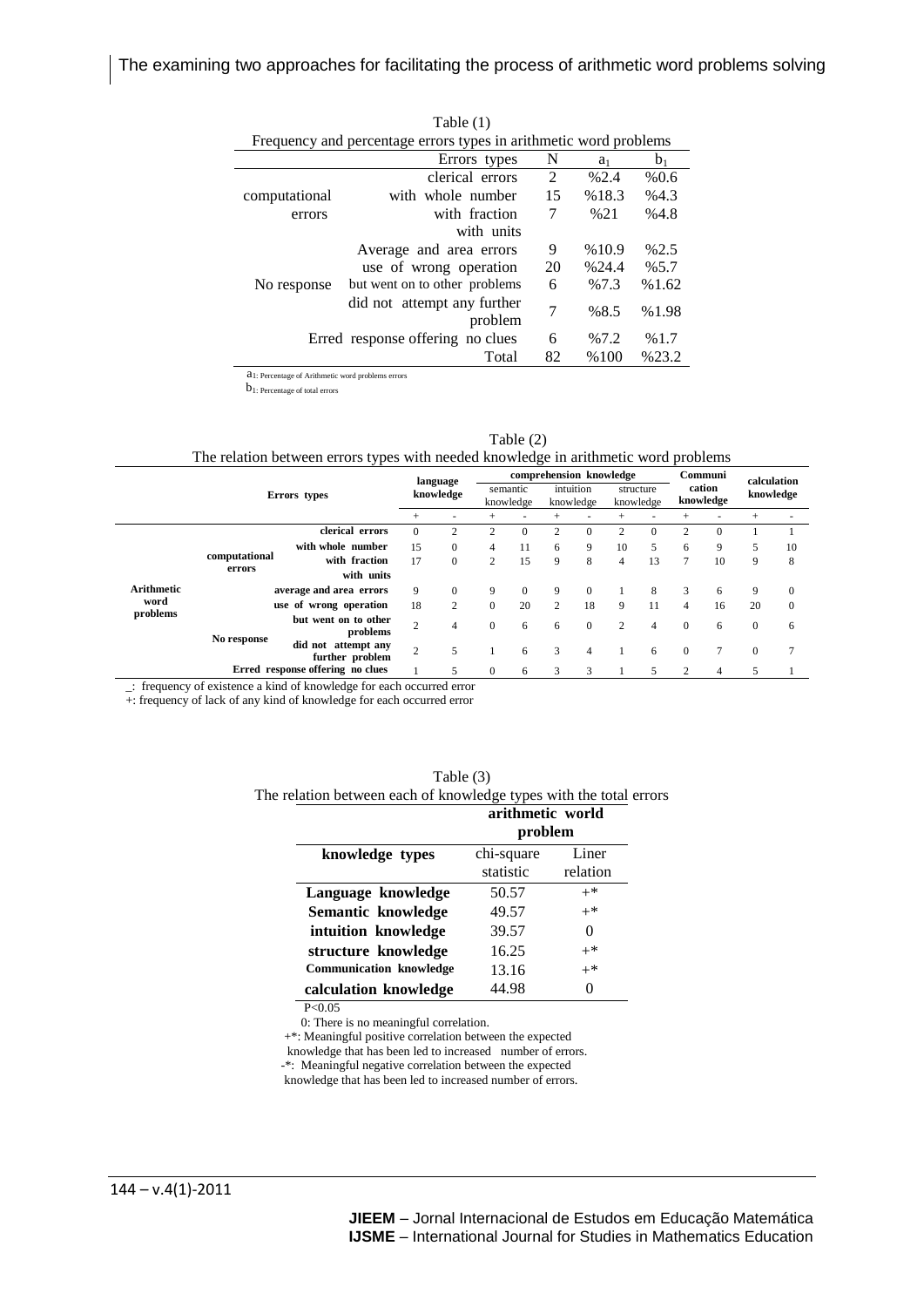The  $X^2$ -test was used to examine the meaningful relationship between each of the necessary knowledge and all happened errors (p<0.05). From the X<sup>2</sup>-test scores in table 3, it is obvious that lack of linguistic, semantic, structural and communicational knowledge in the arithmetic word problems has increased student errors.

b) The relationship between each kinds of errors and the necessary knowledge separately: As shown in table 2 , the reasons for making errors in "use of incorrect operation" in arithmetic word problems were respectively enumerated as lack of semantic, intuition, communicational and structural knowledge.

#### **DISCUSSION**

The goal of this article has been to examine the relationship between different kinds of occurred errors and required knowledge for solving word problems. Examining occurred errors and requiring knowledge are two approaches which have been presented regarding literature for facilitating process of word problems solving.

According to the research results, the most common errors in solving math word problems was the application of "wrong operation". In the examination of student errors rates in solving the arithmetic word problems, concluded that, there was no significant difference between this research and Kinfong and Holtan's research. These results suggest that acquiring special knowledge decrease the occurred errors and consequently facilitate process of problem solving. Concerning, the determination of the relationship between variety of errors and the required knowledge in solving the word problems, it was revealed that in solving arithmetic word problems, the lack of linguistic, semantic, structural and communicational knowledge has increased the students' errors.

The findings related to the semantic knowledge are partly due to the fact that some students read the problem, but not for comprehension purposes, but in order for extract some key numbers and operation from its text. In fact, most of them did not understand the problem's content and aims (Henjes, 2007). Some of the students had not proper linguistic knowledge and they were unable to read the problem text.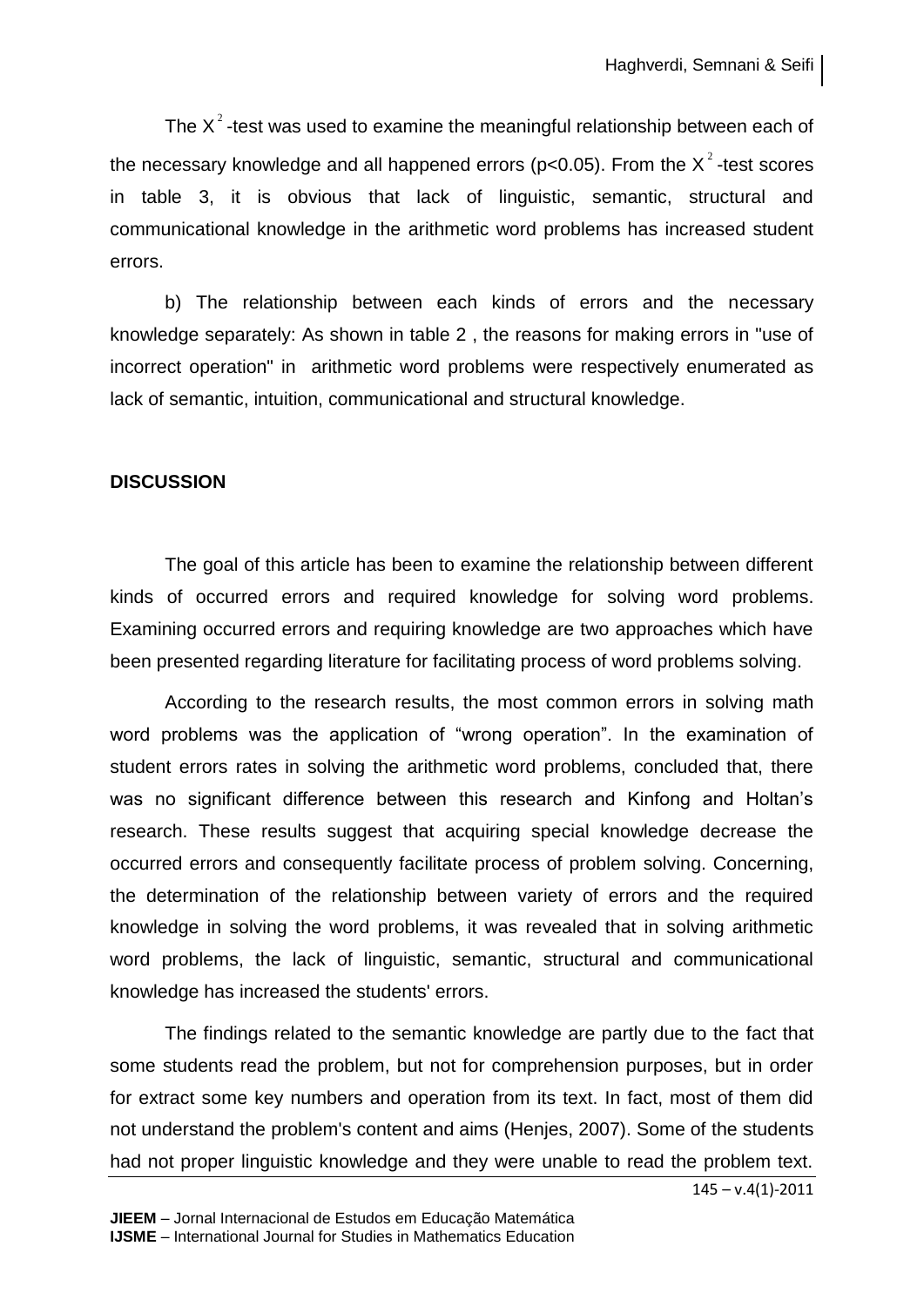So the lack of linguistic knowledge results in decrease of ability in semantic knowledge. This result somehow coincide the findings of Clements (1980). He concluded that high rate of students' errors in solving seven grade course's word problems were due to their lack of comprehension, translation, processing skills as well as their negligence. Hershkovitz et al (2003) also, in their study found that in solving the word problems, students used available schemata. But when they did not have any appropriate schema they used a stereotyped solution or did not answer at all.

Teachers must firstly make the students involved in the problem and when they were insured of students' comprehension of the problems; they must provide them the relevant knowledge especially with respect to the occurred errors.

This study explored that the possible connection between the two approaches for facilitating solving word problems is very important. That is because clarity of this relationship may increase math teachers' insight about the nature of different kinds of occurred errors and the different aspects of knowledge necessary for solving word problems.

#### **REFERENCES**

- Caldwell, J. H. & Goldin, G. A. (1987). Variable affecting word problem difficulty in secondary school. *Journal for Research in Mathematics Education*, 18(3), 187-196.
- Carpenter, T. P., Lindquist, M. M., Matthews, W., and Silver, E. A. (1983). Result of the third NAEP mathematics assessment: secondary school. Mathematics Teacher; 76, 652- 659.
- Casey. D. P. (1978). Failing students: A strategy of error analysis. Inp. Costello(Ed). *Aspects of motivation*, (pp 295-306). Melbourne: Mathematical Association of Victoria.
- Clements, M. A. (1980). Analyzing children's errors on written mathematical tasks. *Educational studies in mathematics*, 11, 1-21.
- Cummins, D. D., Kintsch, W., Reusser, K., & Weimer, R. (1988). The role of understanding in solving word problem. *Cognitive Psychology*, 20, 405-438.
- De Corte, E., Vershaffel, L., and De Win, L. (1989). Teaching word problem in the primary school. What research has to say to the teacher? In B. Greer & G. Mulhern (Eds.), *New Development in Teaching Mathematics*. (pp 85-106). London: Routledge.
- Greeno, J. (1985). Understanding and solving word arithmetic problems. *Psychological Review*, 92, 109-129.
- Henjes. L. M. (2007). The use of think-aloud strategies to solve word problems. Math in the Middle Institute Partnership. University of Nebraska- Lincoln.

 $146 - v.4(1) - 2011$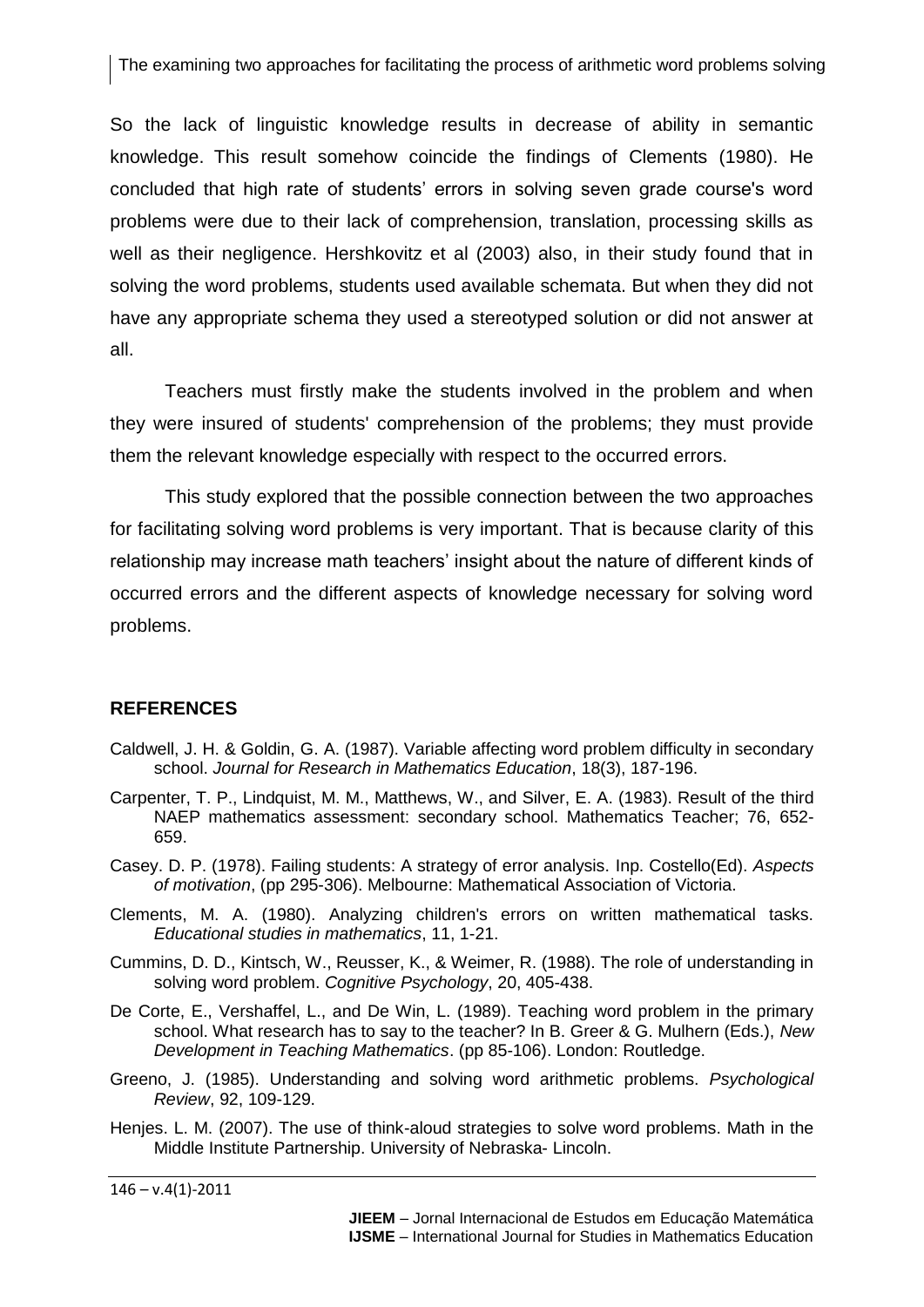- Hershkovitz, S,. Nesher, P. (2003). The role of schemes in solving word problems. *The Mathematics Educator*, 7(2), 1-34.
- Kinfong, D., & Holtan, B. (1976). An analysis of children's written soloution to word problems*. Journal of Research in Mathematics Education*, 7(2), 106-121.
- Lave, J. (1992). Word problem: A microcosm of theories of learning. In context and cognition: ways of learning and knowing, (Ed). Paul light and George Butter worth. New York, Harvester Wheatsheaf.
- Lester, F. & J. Garofalo, Eds. (1982). Mathematical problem solving: Issues in Research. Philadelphia. Franklin institute Press.
- Mayer, R. E. and Hegarty, M. (1996). The process of understanding mathematical problems. In R. J. Sternberg & T. Ben-Zeev (Eds.), *the nature of mathematical thinking*, Mahwah, NJ: Lawrence Elrbaum. (pp, 29-53).
- Mayer, R., Thinking, Problem solving, Cognition (2<sup>nd</sup> Ed.). New York: Freeman, (1992). National Council of Teachers of Mathematics. (1980). An agenda for action recommendation for school mathematics of the 1980s. Reston, VA: Author.
- Newman, M. A. (1977). An analysis of sixth-grade pupils' errors on written mathematical tasks. Victorian Institute for Educational Research Bulletin, 39, 31-43
- Pallm, T. (2008). Impact of authenticity on sense making in word problem solving. *Educational studies in mathematics*, 67, 37-58.
- Schoenfeld, A. (1985). *Mathematical Problem Solving*. San Diego. CA: Academic Press, (1985).
- Valentin, J. D., Sam, L. C. (2004). Roles of semantic structure of arithmetic word problems on pupil's ability to identify the correct operation. *International Journal for Mathematics Teaching and Learning*, 50, 1-14.
- Wong, W. K., Hsu, S. C., Wu, S. H., Lee, C. W. Hsu, W. L. (2007). LIM-G: Learner initiating instruction model based on cognitive knowledge for geometry word problem comprehension. *Computer* & *education*, 48, 582-601.